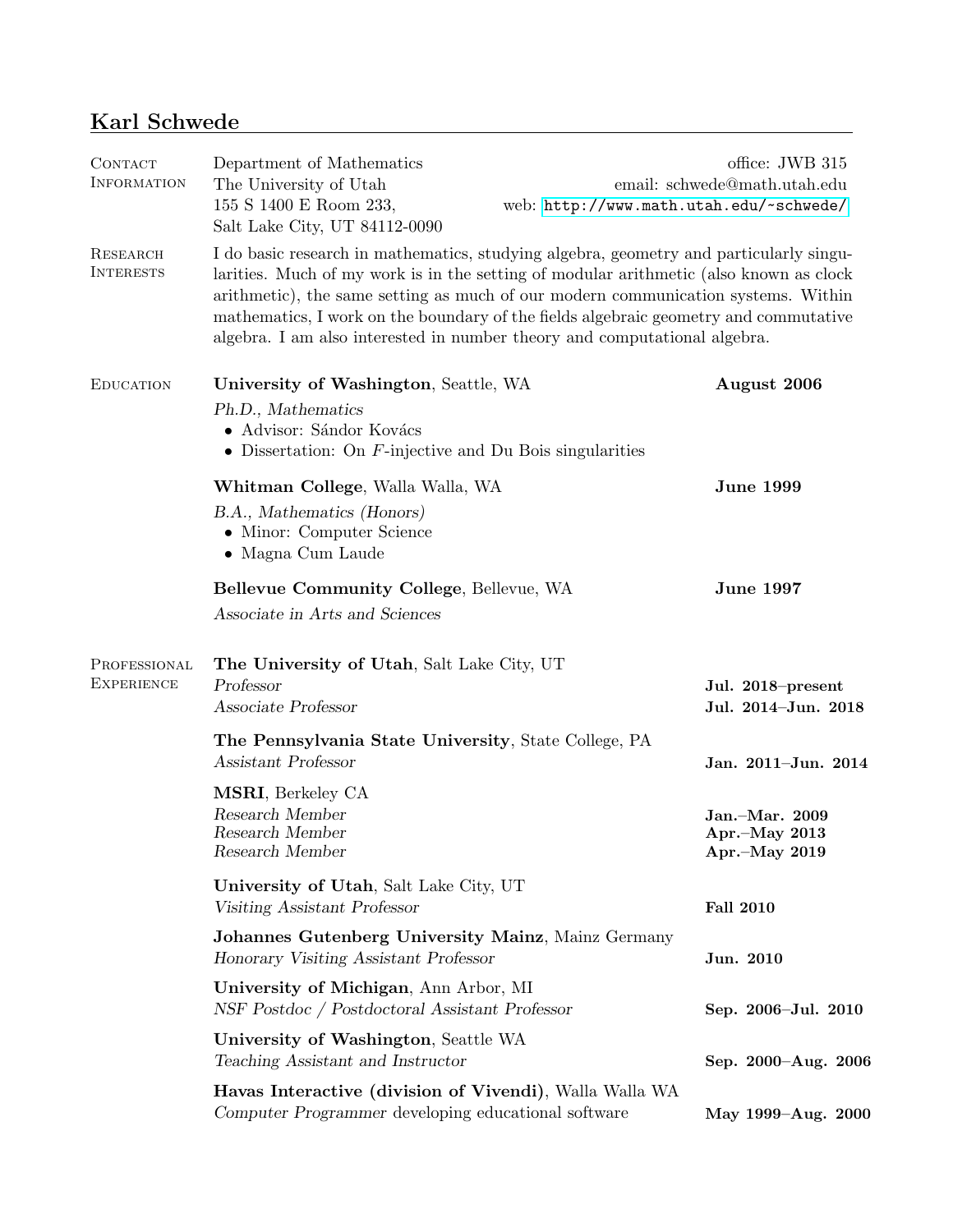| AWARDS &<br>FUNDING                  | $PI - NSF$ , A Unified Perspective on Singularities in Commutative<br>Algebra and Algebraic Geometry.                                                     | Sept $2021-$<br>Aug 2025       |
|--------------------------------------|-----------------------------------------------------------------------------------------------------------------------------------------------------------|--------------------------------|
|                                      | American Mathematical Society, Fellow of the AMS.                                                                                                         | Nov. 2020-<br>present          |
|                                      | Simons Foundation, Simons Fellow in Mathematics.                                                                                                          | Sep. 2020-<br><b>May 2021</b>  |
|                                      | $co-PI-NSF$ , FRG: Collaborative Research: Algebraic Geometry and<br>Singularities in Positive and Mixed Characteristic, DMS-1952522.                     | Jun. 2020-<br><b>May 2023</b>  |
|                                      | $PI - NSF$ , $RTG$ : Algebra, Geometry, and Topology at the University<br>of Utah, DMS-1840190.                                                           | June 2019-<br><b>May 2024</b>  |
|                                      | PI – NSF, Commutative Algebra: Singularities in All Characteristics<br>with Geometric Applications, DMS-1801849.                                          | Sep. 2018-<br>Aug. 2021        |
|                                      | University of Utah, <i>Presidential Scholar</i> .                                                                                                         | Sep. 2017-<br>Aug. 2020        |
|                                      | $PI - NSF$ , CAREER: Test Ideals and the Geometry of Projective<br>Varieties in Positive Characteristic, DMS-1252860/1501102.                             | Sep. 2013-<br>Aug. 2019        |
|                                      | PI – NSF, FRG: Collaborative Research:<br>Birational Geome-<br>try and Singularities in Zero and Positive Characteristic, DMS-<br>1265261/1501115.        | July 2013-<br><b>June 2017</b> |
|                                      | $co-PI - NSF$ , for conference <i>Macaulay2 Development workshop</i> ,<br>DMS-1601205.                                                                    | May $2016-$<br>April 2017      |
|                                      | Alfred P. Sloan Foundation, Alfred P. Sloan Research Fellowship.                                                                                          | Sept. 2012-<br>Sept. 2016      |
|                                      | $co-PI-NSF$ , for conference <i>Computational Workshop on Singulari</i> -<br>ties and Invariants Defined by Frobenius, DMS-1160927.                       | <b>May 2012</b>                |
|                                      | $PI - NSF$ , Singularities in Characteristic Zero and Singularities in<br>Positive Characteristic, DMS-0969145/1064485.                                   | Sept. $2010-$<br>Aug. 2013     |
|                                      | PI then $co-PI - NSF$ , for conference Frobenius splitting in algebraic<br>geometry, commutative algebra, and representation theory, DMS-<br>0968646.     | <b>May 2010</b>                |
|                                      | PI – NSF, Postdoctoral Fellowship, DMS-0703505.                                                                                                           | Sept. 2007-<br>Aug. 2010       |
| <b>PUBLICATIONS</b><br>All have been | <b>1.</b> Gluing Schemes and a Scheme Without Closed Points. Recent progress in arith-<br>metic and algebraic geometry, 157–172, Contemp. Math. 386. 2005 |                                |
| refereed                             |                                                                                                                                                           |                                |

- 2. A simple characterization of Du Bois singularities. Compos. Math. 143, no. 4, 813–828. 2007
- 3. Rational singularities associated to pairs, with S. Takagi. Michigan Math. J. 57, 625–658. 2008
- 4. Generalized test ideals, sharp F-purity, and sharp test elements. Math. Res. Lett. 15, no. 6, 1251–1261. 2008
- 5. F-injective singularities are Du Bois. Amer. J. Math. 131, no 2, 445-473. 2009

Publications are continued on the next page.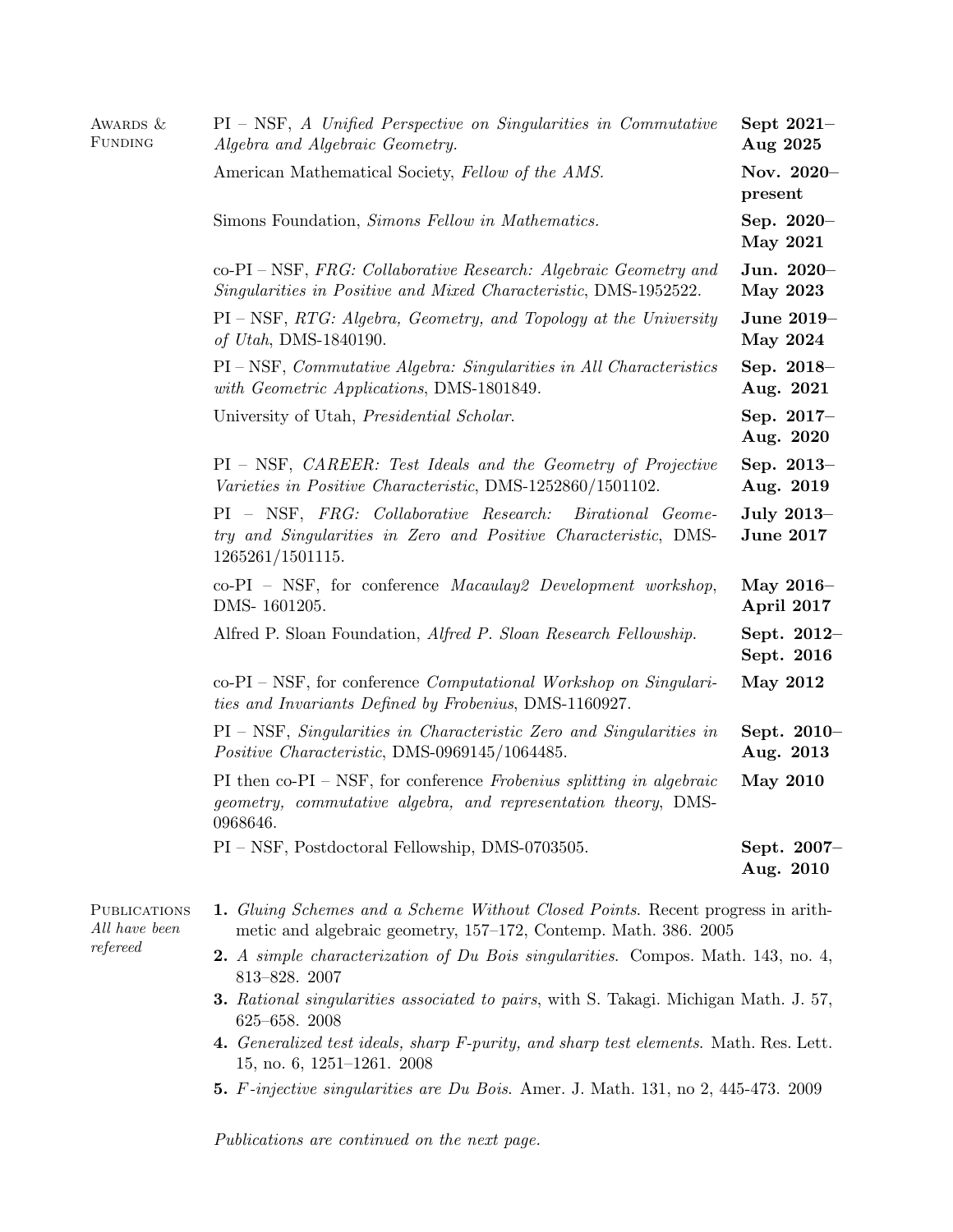**PUBLICATIONS CONTINUED** All have been refereed

- 6. F-adjunction. Algebra & Number Theory. 3, no. 8, 907–950. 2009
- 7. The canonical sheaf of Du Bois singularities, with S. Kovács and K. Smith. Adv. Math. 224, no. 4, 1618–1640. 2010
- 8. Globally F-regular and log Fano varieties, with K. Smith. Adv. Math. 224, no. 3, 863–894. 2010
- **9.** A refinement of sharply  $F$ -pure and strongly  $F$ -regular pairs. Journal of Commutative Algebra, 2, no. 1, 91–110, 2010
- 10. Centers of F-purity. Math. Z. 265, no. 3, 687-714. 2010
- 11. Discreteness and rationality of F-jumping numbers on rings with singularities, with M. Blickle, S. Takagi and W. Zhang. Math. Ann., 347, no. 4, 917-949. 2010.
- 12. On the number of compatibly Frobenius split subvarieties, prime F-ideals, and log canonical centers, with K. Tucker. Ann. Inst. Fourier (Grenoble) 60 (2010), no. 5, 1515–1531.
- 13. Hodge theory meets the minimal model program: a survey of log canonical and Du Bois singularities, with S. Kovács. Topology of Stratified Spaces (G. Friedman, E. Hunsicker, A. Libgober, and L. Maxim, eds.), Math. Sci. Res. Inst. Publ., vol. 58, Cambridge Univ. Press, Cambridge, 2011, pp. 51–94.
- 14. Test ideals in non-Q-Gorenstein rings, Trans. Amer. Math. Soc. 363 (2011), no. 11, 5925–5941
- 15. A note on discreteness of F-jumping numbers. Proc. Amer. Math. Soc. 139 (2011), no. 11, 3895–3901
- 16. Supplements to non-LC ideal sheaves, with O. Fujino and S. Takagi. Higher Dimensional Algebraic Geometry, RIMS Kôkyûroku Bessatsu, B24, Res. Inst. Math. Sci. (RIMS), Kyoto, 2011, pp. 1–47.
- 17. Semi-log canonical vs F-pure singularities, with L. E. Miller. J. Alg. 349, (2012), no. 1, 150–164.
- 18. On the behavior of test ideals under finite morphisms, with K. Tucker. J. Algebraic Geom. 23 (2014), no. 3, 399–443.
- 19. Test ideals via a single alteration and discreteness and rationality of F-jumping numbers, with K. Tucker and W. Zhang. Math. Res. Lett. 19, (2012), no. 01, 191–197.
- 20. A survey of test ideals, with K. Tucker. Progress in Commutative Algebra 2, Closures, Finiteness and Factorization, Walter de Gruyter GmbH & Co. KG, Berlin, (2012), 39–99.
- 21. An algorithm for computing compatibly Frobenius split subvarieties, with M. Katzman. J. Symbolic Comput., 47, (2012), no. 8, 996-1008.
- 22. Cartier modules on toric varieties, with J.-C. Hsiao, and W. Zhang. Trans. Amer. Math. Soc. 366 (2014), no. 4, 1773-1795.
- **23.** Du Bois singularities deform, with S. Kovács. in Minimal Models and Extremal Rays (Kyoto, 2011), Adv. Stud. Pure Math. (2016), 70, 49–66.
- **24.** A canonical linear system associated to adjoint divisors in characteristic  $p > 0$ . J. Reine Angew. Math. 696 (2014), 69-87.

Publications are continued on the next page.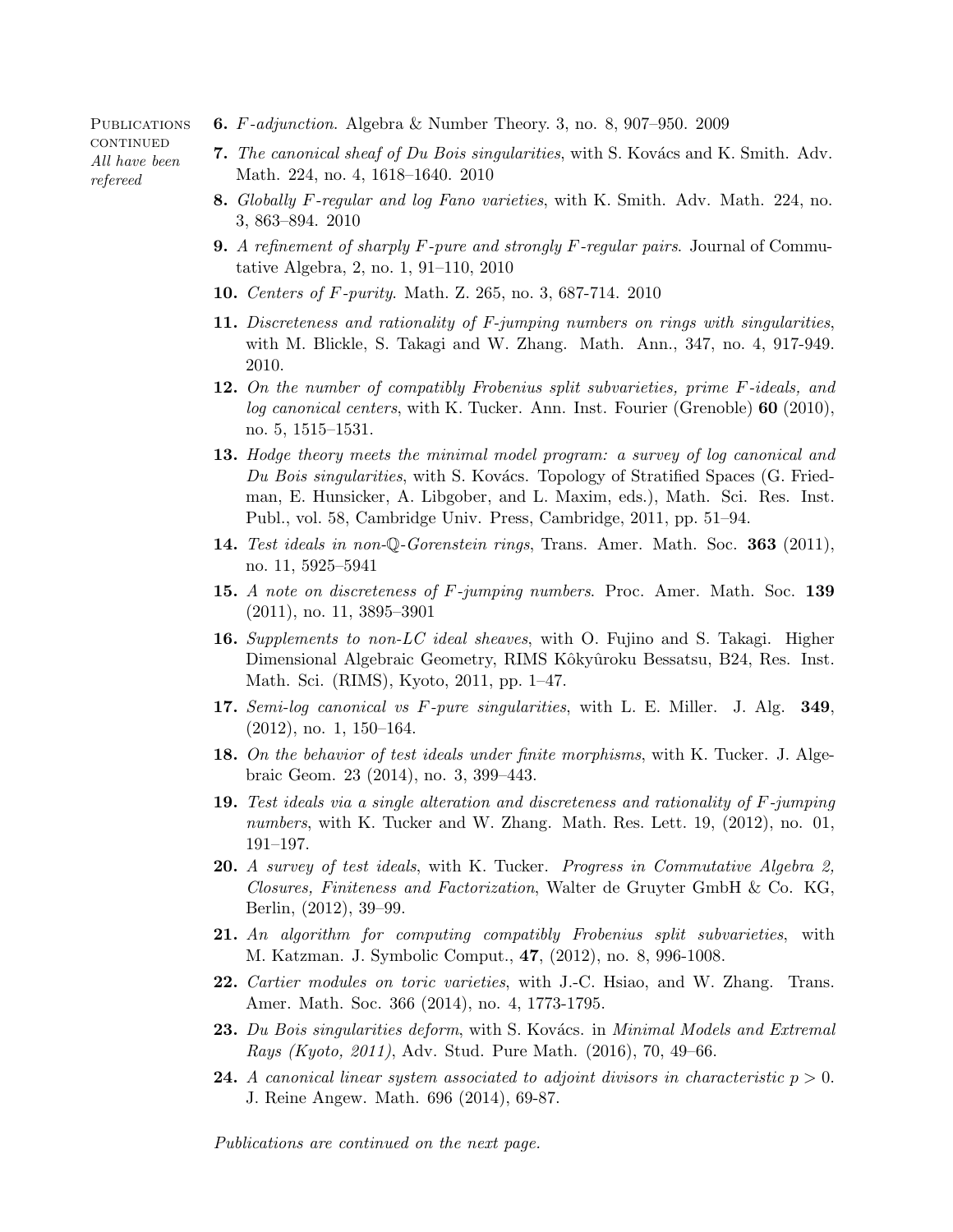**PUBLICATIONS CONTINUED** All have been refereed

- **25.**  $p^{-1}$ -linear maps in algebra and geometry, with M. Blickle. Commutative Algebra, Expository Papers Dedicated to David Eisenbud on the Occasion of His 65th Birthday (I. Peeva ed.), Springer New York Heidelberg Dordrecht London, 2013, pp. 123–205.
- 26. F-signature of pairs and the asymptotic behavior of Frobenius splittings, with M. Blickle and K. Tucker. Adv. Math. 231, (2012) no. 6, 3232-3258.
- 27. F-signature of pairs: Continuity, p-fractals and minimal log discrepancies, with M. Blickle and K. Tucker. J. London Math. Soc. 87 (2013), no. 3, 802–818.
- 28. Richardson varieties have Kawamata log terminal singularities, with S. Kumar. Int. Math. Res. Not. IMRN 2014, no. 3, 842-864.
- 29. Bertini theorems for F-singularities, with W. Zhang. Proc. Lond. Math. Soc. (3) 107 (2013), no. 4, 851-874.
- 30. A dual to tight closure theory, with N. Epstein. Nagoya Math. J. 213 (2014), 41-75.
- **31.** Depth of F-singularities and base change of relative canonical sheaves, with Z. Patakfalvi. Journal of the Institute of Mathematics of Jussieu. 13, no. 1, (2014) 43–63.
- 32. On the numerical dimension of pseudo-effective divisors in positive characteristic, with P. Cascini, C. Hacon and M. Mustată. Amer. J. Math.  $136$  (2014), no. 6, 1609-1628.
- **33.** Appendix: F-injectivity and depth, with A. K. Singh. Appendix to Deformations of F-injectivity and local cohomology by J. Horiuchi, L. E. Miller and K. Shimomoto. Indiana Univ. Math. J. 63 (2014), no. 4, 1139-1157.
- 34. A Frobenius variant of Seshadri constants, with M. Mustată. Math. Ann. 358 (2014), no. 3-4, 861-878.
- 35. Explicitly extending Frobenius splittings over finite maps, with K. Tucker. Comm. Algebra 43 (2015), no. 10, 4070-4079.
- 36. Rings of Frobenius operators, with M. Katzman, A. K. Singh and W. Zhang. Math. Proc. Cambridge Philos. Soc. 157 (2014), no. 1, 151-167.
- 37. Test ideals of non-principal ideals: Computations, Jumping Numbers, Alterations and Division Theorems, with K. Tucker. J. Math. Pures Appl. (9) 102 (2014), no. 5, 891-929.
- 38. F-singularities via alterations, with M. Blickle and K. Tucker. Amer. J. Math. 137 (2015), no. 1, 61–109.
- 39. The weak ordinarity conjecture and F-singularities, with B. Bhatt and S. Takagi. Adv. Stud. Pure Math., 74, Math. Soc. Japan, Tokyo, 2017.
- 40. Uniform bounds for strongly F-regular surfaces, with Paolo Cascini and Yoshinori Gongyo. Trans. Amer. Math. Soc. 368 (2016), no. 8, 5547-5563.
- 41. On rational connectedness of globally F-regular threefolds, with Y. Gongyo, Z. Li, Z. Patakfalvi, H. Tanaka, and R. Zong. Adv. Math. 280 (2015), 47–78.
- 42. Inversion of adjunction for rational and Du Bois pairs, with S. Kovács. Algebra & Number Theory. 10 (2016), no. 5, 969–1000.

Publications are continued on the next page.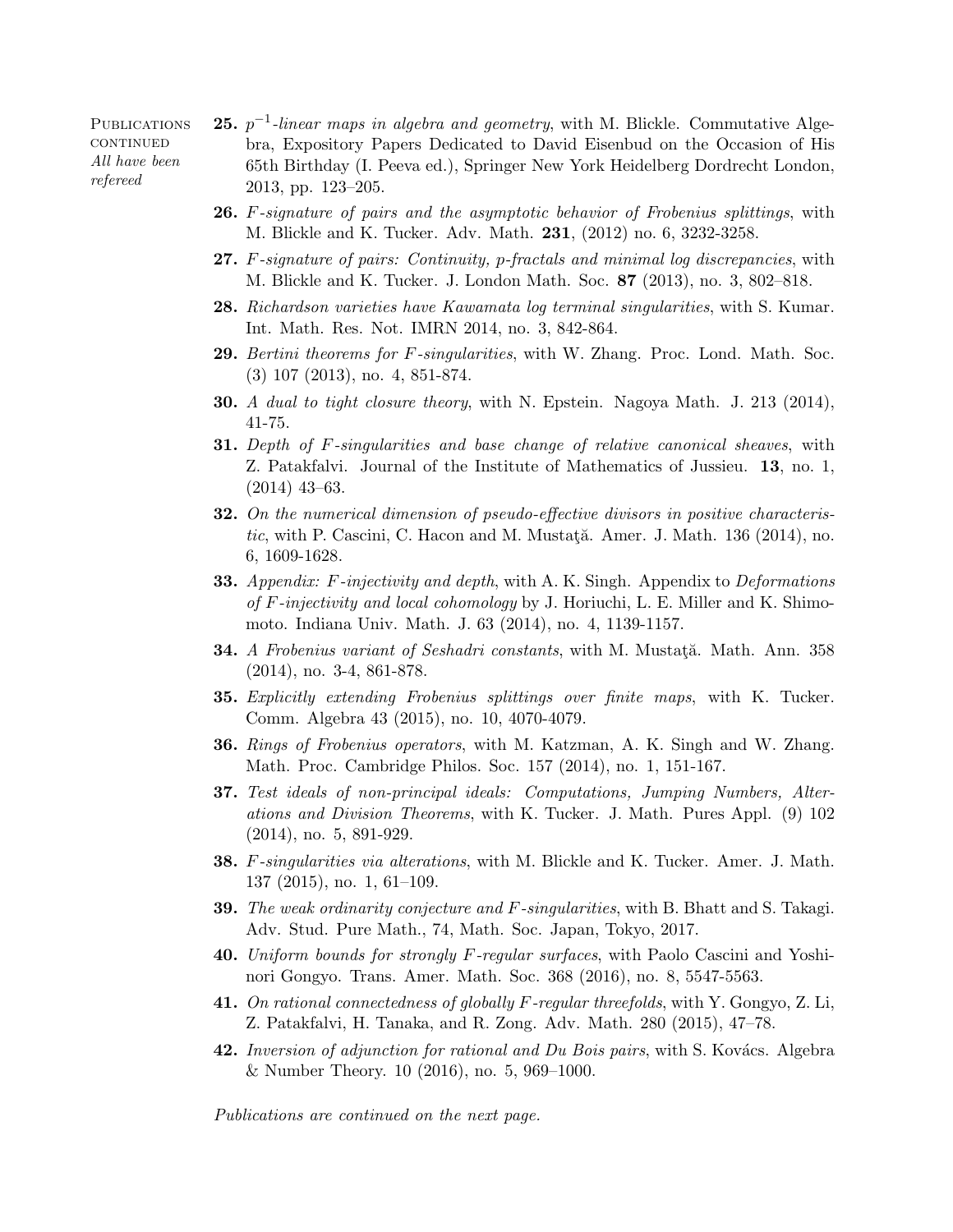**PUBLICATIONS**  $\mbox{CONTINUED}$ All have been refereed

- 43. Test ideals in rings with finitely generated anti-canonical algebras, with A. Chiecchio, F. Enescu and L. E. Miller. J. Inst. Math. Jussieu 17 (2018), no. 1, 171–206.
- 44. The F-different and a canonical bundle formula, with O. Das. Ann. Sc. Norm. Super. Pisa Cl. Sci. 17 (2017), no 3, 1173–1205
- 45. F-singularities in families, with Z. Patakfalvi and W. Zhang. Algebr. Geom. 5 (2018), no. 3, 264–327.
- 46. Positive characteristic algebraic geometry, with Z. Patakfalvi and K. Tucker. Surveys on recent developments in algebraic geometry, 33–80, Proc. Sympos. Pure Math., 95, Amer. Math. Soc., Providence, RI, 2017.
- **47.** On the behavior of singularities at the  $F$ -pure threshold, with E. Canton, D. Hern´andez and E. Witt. Appendix by Alessandro De Stefani, Jack Jeffries, Zhibek Kadyrsizova, Robert Walker, George Whelan. Illinois J. Math. 60 (2016), no. 3–4, 669–685
- 48. The dualizing complex of F-injective and Du Bois singularities, with B. Bhatt and L. Ma. Math. Z. 288 (2018), no. 3–4, 1143–1155.
- 49. Discreteness of F-jumping numbers at isolated non-Q-Gorenstein points, with P. Graf. Proc. Amer. Math. Soc. 146 (2018), no. 2, 473–487.
- 50. Local cohomology of Du Bois singularities and applications to families., with L. Ma and K. Shimomoto. Compos. Math. 153 (2017), no. 10, 2147–2170.
- 51. Fundamental groups of F-regular singularities via F-signature, with J. Carvajal-Rojas and K. Tucker. Ann. Sci. Ec. Norm. Supér.  $(4)$  51  $(2018)$ , no. 4, 993–1016.
- 52. Etale fundamental groups of strongly  $F$ -regular schemes, with B. Bhatt, J. Carvajal-Rojas, P. Graf and K. Tucker. Int. Math. Res. Not. IMRN 2019, no. 14, 4325–4339.
- 53. Divisor package for Macaulay2, with Z. Yang. J. Softw. Algebra Geom. 8  $(2018), 87 - 94.$
- 54. Perfectoid multiplier/test ideals in regular rings and bounds on symbolic powers, with L. Ma. Invent. Math. 214 (2018), no. 2, 913–955.
- 55. F-signature under birational morphisms, with L. Ma., T. Polstra, K. Tucker. Forum Math. Sigma 7 (2019), e11.
- 56. The TestIdeals package for Macaulay2, with A. F. Boix, D. J. Hernández, Z Kadyrsizova, M. Katzman, S. Malec, M. Robinson, D. Smolkin, P. Teixeira, E. E. Witt. To appear in J. Softw. Algebra Geom. J. Softw. Algebra Geom. 9 (2019), no. 2, 89–110.
- 57. Recent applications of p-adic methods to commutative algebra, with L. Ma. Notices Amer. Math. Soc. 66 (2019), no. 6, 820—831.
- 58. Seminormalization package for Macaulay2, with B. Serbinowski. J. Softw. Algebra Geom. 10 (2020), no. 1, 1–7.
- 59. A Kunz-type characterization of regular rings via alterations, with L. Ma J. Pure Appl. Algebra 224 (2020), no. 3, 1124–1131.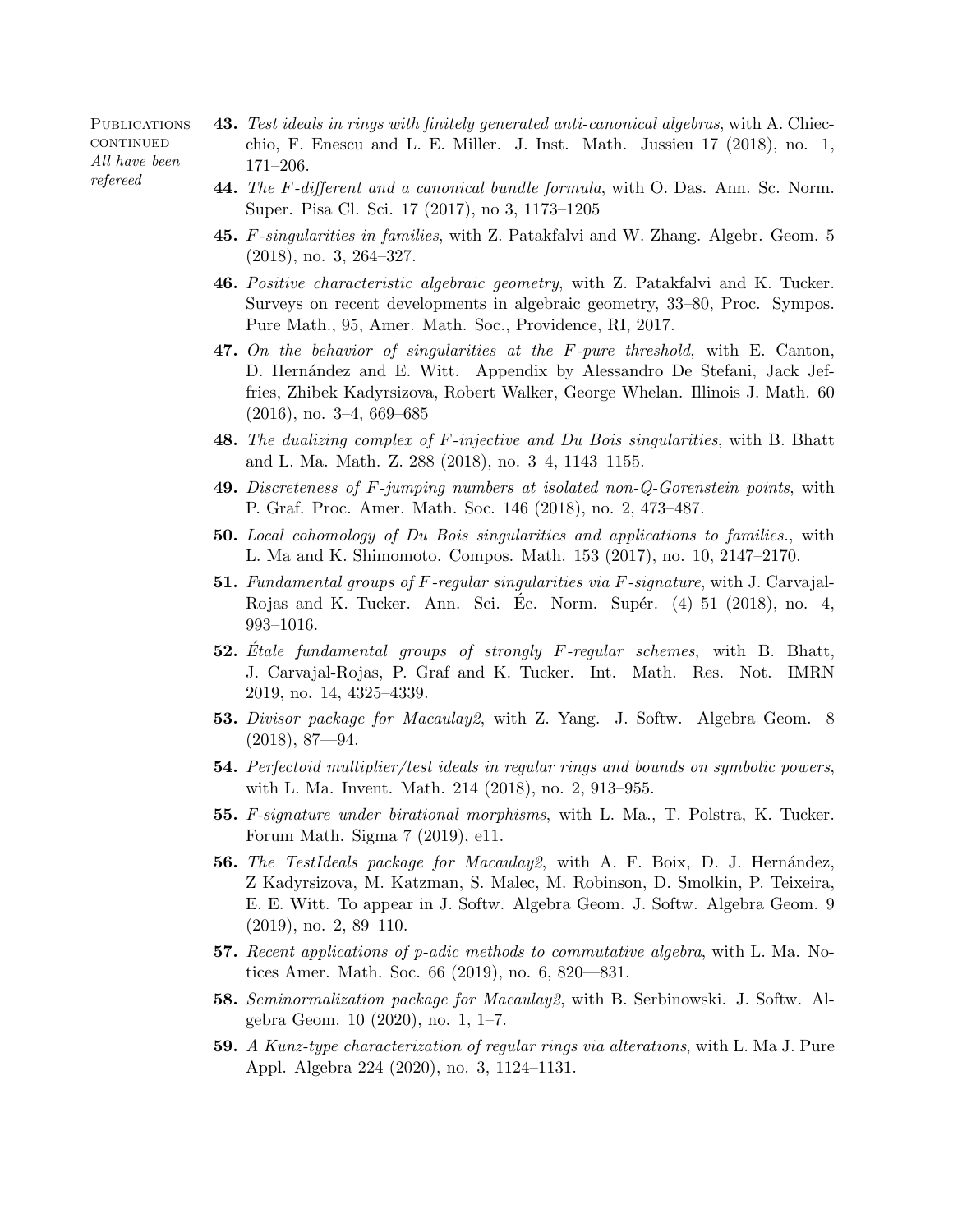**ACCEPTED PAPERS** 

- 60. Singularities in mixed characteristic via Perfectoid big Cohen-Macaulay algebras, with L. Ma. arXiv:1806.09567. To appear in Duke Math. Journal.
- 61. The FrobeniusThresholds package for Macaulay 2, with D. J. Hernández, P. Teixeira, E. E. Witt. arXiv:1906.09491. To appear in J. Softw. Algebra Geom.
- 62. Bertini Theorems for F-signature, with J. Carvajal-Rojas and K. Tucker. arXiv:1710.01277. To appear in Math. Z.
- 63. Covers of rational double points in mixed characteristic, with J. Carvajal-Rojas, L. Ma, T. Polstra, K. Tucker. arXiv:1908.01416. To appear in the Journal of Singularities.
- 64. Maximal Cohen-Macaulay complexes and their uses: A partial survey, with S. Iyengar, L. Ma, M. Walker. arXiv:2106.08173. To appear in a special volume published by Springer.
- 65. Symbolic power containments in singular rings in positive characteristic, with E. Grifo and L. Ma. arXiv:1911.06307. To appear in Manuscripta Mathematica.
- 66. An analog of adjoint ideals and PLT singularities in mixed characteristic, with L. Ma, K. Tucker, J. Waldron, J. Witaszek. arXiv:1910.14665. To appear in the Journal of Algebraic Geometry.

### **SUBMITTED** papers /preprints

- 67. RationalMaps, a package for Macaulay2, with C.J. Bott, S. H. Hassanzadeh, D. Smolkin. arXiv:1908.04337.
- 68. FastMinors package for Macaulay2, with B. Martinova, M. Robinson, Y. Yao. arXiv:2002.05758.
- 69. Compatible ideals in Gorenstein rings, with T. Polstra. arXiv:2007.13810.
- **70.** Globally  $+$ -regular varieties and the minimal model program for threefolds in mixed characteristic, with B. Bhatt, L. Ma, Z. Patakfalvi, K. Tucker, J. Waldron, J. Witaszek. arXiv:2012.15801.
- 71. RandomPoints package for Macaulay2, with Sankhaneel Bisui, Sarasij Maitra, Thái Thành Nguyên. arXiv:2101.09573.
- 72. Global generation of test ideals in mixed characteristic and applications, with Christopher Hacon, Alicia Lamarche. arXiv:2106.14329.

- SOFTWARE RationalMaps package for Macaulay2, a package for check- 2016–present ing whether a rational map is birational/regular/an embedding. Joint with C.J. Bott, Hamid Hassanzadeh, and Dan Smolkin. The current version is in the Macaulay 2 build tree: https://github.com/Macaulay2/M2/tree/master/M2/Macaulay2/packages
	- Seminormalization package for Macaulay2, a package for com-2018–present puting seminormalizations. Joint with Bernard Serbinowski. The current version is in the Macaulay2 build tree: https://github.com/Macaulay2/M2/tree/master/M2/Macaulay2/packages
	- Pullback package for Macaulay2, a package for computing pull- 2015-present backs in the category of rings. Joint with Drew Ellingson. It is part of the current Macaulay2 build tree: https://github.com/Macaulay2/M2/tree/master/M2/Macaulay2/packages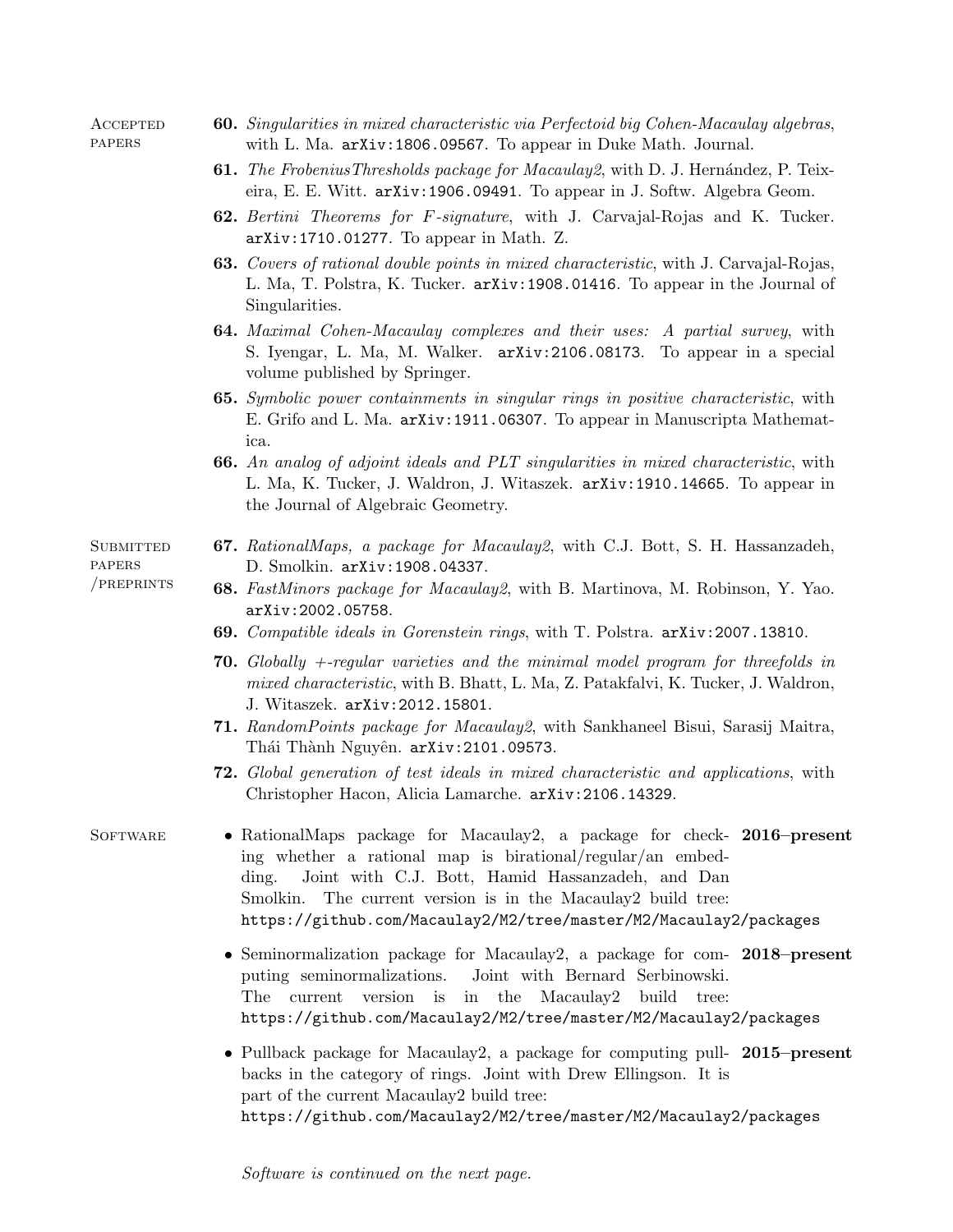**SOFTWARE CONTINUED** • Divisor package for Macaulay2, a package for computations with Weil divisors on normal varieties. Joint with Zhaoning Yang. It is part of the current Macaulay2 build tree: https://github.com/Macaulay2/M2/tree/master/M2/Macaulay2/packages 2014–present • Macaulay2 function for computing compatibly split subvarieties, joint with Mordechai Katzman. Download the current version: http://www.math.utah.edu/~schwede/M2/FSplitting.m2 2012–present • TestIdeals package for Macaulay2, a package for computing  $F$ -singularities (test ideals,  $F$ -rationality, etc.). Joint with Erin Bela, Alberto F. Boix, Juliette Bruce, Daniel Hernandez, Zhibek Kadyrsizova, Mordechai Katzman, Sara Malec, Marcus Robinson, Daniel Smolkin, Pedro Teixeira and Emily Witt. The latest stable version of TestIdeals is part of the Macaulay2 build tree: https://github.com/Macaulay2/M2 The bleeding edge version and related packages are in: https://github.com/kschwede/Workshop-2017-Berkeley/tree/master/Fsing/ 2012–present • FrobeniusThresholds package for Macaulay2, a package for computing F-thresholds and related invariants. Joint with Juliette Bruce, Daniel Hernandez, Daniel Smolkin, Pedro Teixeira and Emily Witt. The latest stable version of FrobeniusThresholds is part of the Macaulay2 build tree: https://github.com/Macaulay2/M2 The bleeding edge version and related packages are in: https://github.com/kschwede/Workshop-2017-Berkeley/tree/master/Fsing/ 2018–present • FastLinAlg package for Macaulay2, a package faster function field linear algebra in Macaulay2 (with applications to determining singularities). Joint with Boyana Martinova, Marcus Robinson, Yuhui (Wei) Yao. The latest stable version of FastLinAlg is part of the Macaulay2 build tree: https://github.com/Macaulay2/M2 The bleeding edge version is available at: https://github.com/kschwede/M2/blob/master/M2/Macaulay2/packages/ 2019–present • RandomRationalPoints package for Macaulay2, a package for finding rational points on varieties over finite fields. Joint with Sankhaneel Bisui, Sarasij Maitra, Thai Nguyen, Zhan Jiang. The latest stable version of RandomRationalPoints is part of the Macaulay2 build tree: https://github.com/Macaulay2/M2 ORGANIZATIONAL • Co-organizer **ACTIVITIES** of the virtual special month on Singularities and K-stability at the University of Utah, https://sites.google.com/view/special-month-on-singularities May 2021 – June 2021 • On the organizing committee of The Fellowship of the Ring, national commutative algebra online seminar. https://sites.google.com/view/fellowship-of-the-ring April 2020 – present

Organizational activities are continued on the next page.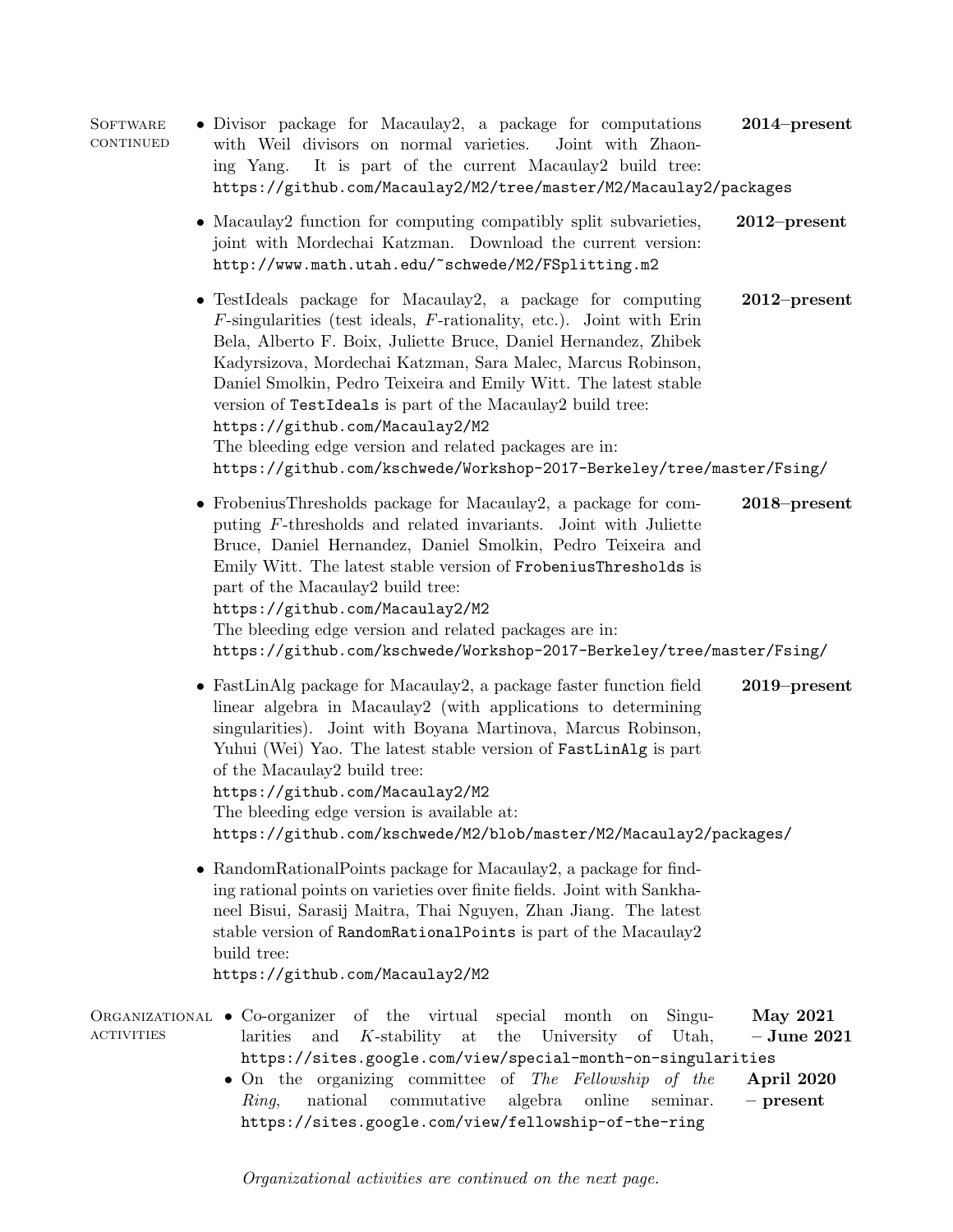| <b>ACTIVITIES</b><br>CONTINUED | ORGANIZATIONAL • Co-organizer of the conference:<br>Advances in Mixed Characteristic Commutative Algebra and Geo-<br>metric Connections, at Oaxaca (BIRS)                                                               | May 2022         |           |
|--------------------------------|-------------------------------------------------------------------------------------------------------------------------------------------------------------------------------------------------------------------------|------------------|-----------|
|                                | • Co-organizer of an AMS Special Session, held at the University of<br>Michigan                                                                                                                                         | Oct. 2018        |           |
|                                | • Co-organizer of an AMS Special Session, held at Portland State<br>University                                                                                                                                          | Apr. 2018        |           |
|                                | Co-organizer of an AMS Special Session, held that the Joint Math-<br>ematics Meetings in San Diego                                                                                                                      | Jan. 2018        |           |
|                                | • Co-organizer of the conference:<br>Higher dimensional algebraic geometry and characteristic $p > 0$ ,                                                                                                                 | Sept. 2016       |           |
|                                | held at CIRM / Luminy<br>$\bullet\,$ Co-organizer of the summer school and conference:<br>Higher Dimensional Algebraic Geometry held at University of Utah                                                              |                  | Jul. 2016 |
|                                | Co-organizer of the workshop:<br>Intensive Workshop for Macaulay2 Development, held at the Uni-<br>versity of Utah                                                                                                      | <b>May 2016</b>  |           |
|                                | • Co-organizer of the AMS special session:<br><i>Algebraic Geometry</i> , held at the University of Utah                                                                                                                | Apr. 2016        |           |
|                                | • Co-organizer of the AMS-AWM special session:<br>Commutative Algebra and Its Interactions with Algebraic Geome-<br>try, held at the Joint Mathematical Meetings                                                        | Jan. 2016        |           |
|                                | Co-organizer of the Mathematical Research Communities Work-<br>$\bullet$<br>shop on Commutative Algebra held at Snowbird Utah                                                                                           | <b>June 2015</b> |           |
|                                | • Co-organizer of the <i>Positive Characteristic Algebraic Geometry</i><br><i>Workshop</i> held at the University of Illinois at Chicago                                                                                | March 2014       |           |
|                                | $\bullet\,$ Co-organizer of the AMS special session:<br>Homological and characteristic p methods in commutative algebra,<br>held at the Joint Mathematical Meetings, Baltimore                                          | January 2014     |           |
|                                | Organizer/co-organizer of the Penn State algebra and number the-<br>ory seminar.                                                                                                                                        | 2013-2014        |           |
|                                | • Co-organizer of the AMS special session:<br>Special Session on The Geometry of Algebraic Varieties, held at<br>Temple University                                                                                      | October 2013     |           |
|                                | Co-organizer of a mini-symposium at:<br>SIAM conference on Applied Algebraic Geometry, held at Colorado<br>State University                                                                                             | August 2013      |           |
|                                | Co-organizer of the conference:<br>$\bullet$<br>Computational workshop on Frobenius singularities and invari-<br>ants, held at the University of Michigan, see                                                          | <b>May 2012</b>  |           |
|                                | http://sites.google.com/site/computingfinvariantsworkshop/<br>Co-organizer of the AMS Special Session:<br>$\bullet$<br>Singularities in Commutative Algebra and Algebraic Geometry,<br>held at the University of Kansas | March 2012       |           |
|                                | • Co-organizer of the conference:<br><i>Relating test ideals and multiplier ideals, held at the American</i><br>Institute of Mathematics                                                                                | August 2011      |           |

Organizational activities are continued on the next page.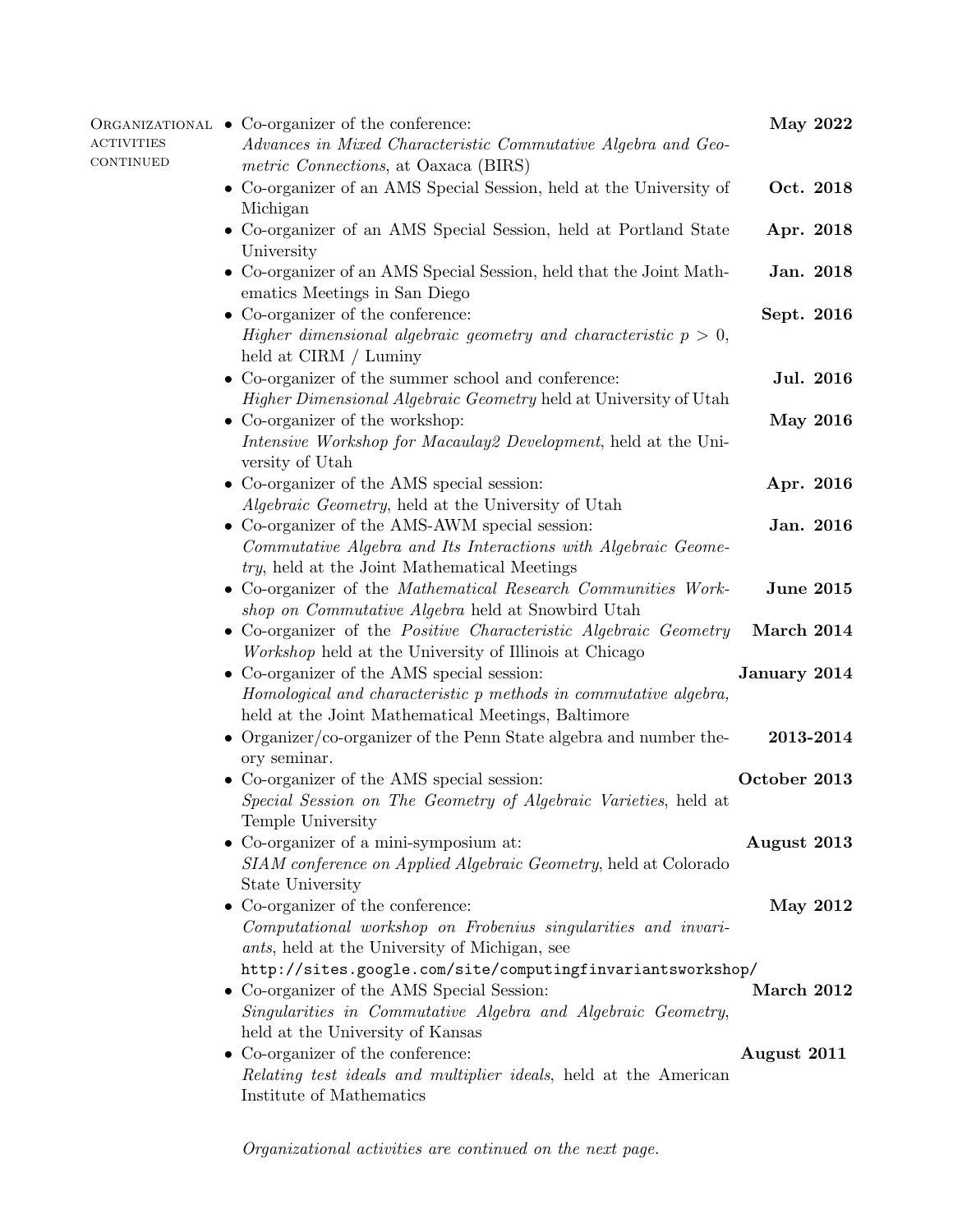| <b>ACTIVITIES</b>            | ORGANIZATIONAL • Co-organizer of the conference:<br>Frobenius splitting in algebraic geometry, commutative algebra, and                                                         | <b>May 2010</b>  |
|------------------------------|---------------------------------------------------------------------------------------------------------------------------------------------------------------------------------|------------------|
| <b>CONTINUED</b>             | representation theory, see                                                                                                                                                      |                  |
|                              | http://sites.google.com/site/frobeniussplitting/<br>• Assistant to the organizers of <i>Commutative algebra</i> AMS MRC<br>summer conference/school in Snowbird Utah            | <b>June 2010</b> |
|                              | • Organizer/co-organizer of the University of Michigan commutative<br>algebra seminar.                                                                                          | 2008-2010        |
|                              | • Local organizer for Mel Hochster's 65th birthday conference.                                                                                                                  | August 2008      |
|                              | • Organizer/co-organizer of the University of Michigan topics in al-<br>gebraic geometry seminar.                                                                               | $2007 - 2008$    |
|                              | • Organizer of the University of Washington algebraic geometry sem-<br>inar.                                                                                                    | $2004 - 2005$    |
|                              | • Co-organizer of the University of Washington undergraduate math-<br>ematical sciences seminar                                                                                 | $2004 - 2005$    |
| <b>OTHER</b><br>PROFESSIONAL | • Editor for the journal Épijournal de Géométrie Algébrique.<br>https://epiga.episciences.org/                                                                                  | $2021$ -present  |
| <b>ACTIVITIES</b>            | • Series Editor for the RSME Springer Series.<br>http://www.springer.com/series/13759                                                                                           | $2015$ -present  |
|                              | • Special Assistant to the Dean of the College of Science, Univer-<br>sity of Utah.                                                                                             | $2020$ -present  |
|                              | • Director of Graduate Studies, University of Utah.                                                                                                                             | $2015 - 2017$    |
|                              | • Member of the following committees at the University of Utah:                                                                                                                 |                  |
|                              | Hiring committee.                                                                                                                                                               | $2021$ -present  |
|                              | EDI committee.                                                                                                                                                                  | $2021$ -present  |
|                              | Graduate Recruitment Committee.                                                                                                                                                 | 2014-2017, 2019  |
|                              | Graduate Committee.                                                                                                                                                             | $2014 - 2017$    |
|                              | Outstanding Graduate Student & Instructor Award Committee.                                                                                                                      | 2015-2017        |
|                              | Outstanding dissertation award committee (Graduate School)                                                                                                                      | Summer 2016      |
|                              | Ad hoc committee on thesis formatting (Graduate School)                                                                                                                         | $2016 - 2019$    |
|                              | University TAship award committee (Graduate School)                                                                                                                             | Spring 2017      |
|                              | Executive Committee, Mathematics Department                                                                                                                                     | $2017 - 2019$    |
|                              | Bachelor of Undergraduate Studies (BUS) Committee                                                                                                                               | 2018-2020        |
|                              | Departmental Thesis Standards Committee                                                                                                                                         | 2018-2020        |
|                              | • Member of the following committees at Penn State: Qualify-<br>ing Exam Committee, Graduate Student Teaching Committee,<br>Library Committee, Eberly College Outreach Council. | $2011 - 2014$    |
|                              | • Ran a 3-week long math camp for high school students, $Explo$ -<br>rations in Number Theory and Cryptography, University of Utah                                              | <b>June 2016</b> |
|                              | • Ran a week-long math camp for high school students, $Spy$                                                                                                                     | <b>June 2013</b> |
|                              | the math of secret messages, within Penn State's<br>Games:<br>$Science$ - $U$ camp program.                                                                                     | and July 2014    |

Professional activities are continued on the next page.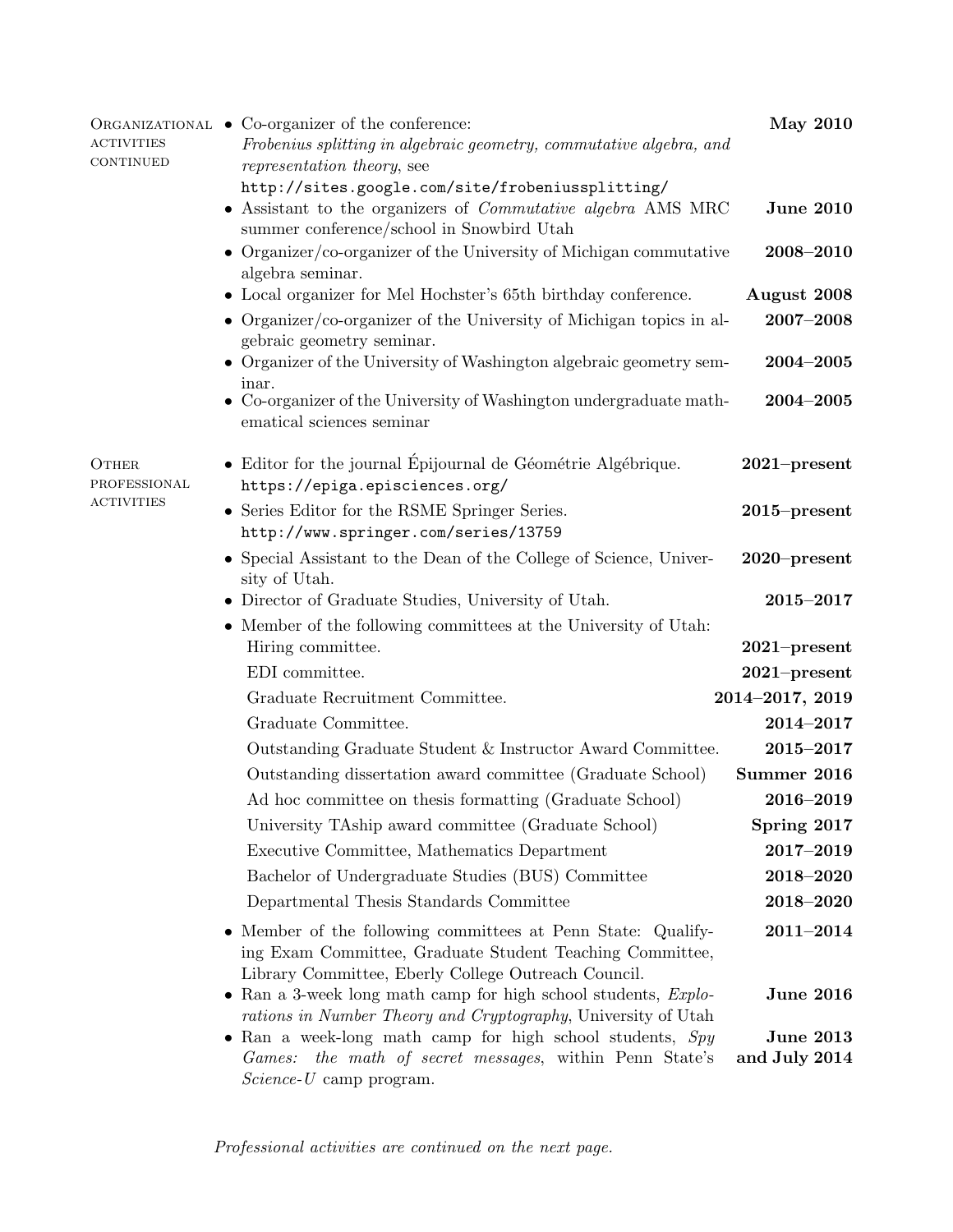| <b>OTHER</b><br>PROFESSIONAL<br><b>ACTIVITIES</b><br>CONTINUED | $\bullet$ Helped build and maintain <i>Situs Geometriae Algebraicae</i> , a web-<br>site designed to help students in algebraic geometry find refer- | $2004 - 2008$   |
|----------------------------------------------------------------|------------------------------------------------------------------------------------------------------------------------------------------------------|-----------------|
|                                                                | ences.<br>• Active participant on http://www.mathoverflow.net.                                                                                       | $2010$ -present |
|                                                                | • Reviewed papers for AMS Math Reviews and Zentralblatt Math.                                                                                        | $2006$ -present |
|                                                                | • Helped develop the University of Washington VIGRE website.                                                                                         | $2002 - 2003$   |
|                                                                | • Panelist for NSF grant applications (Standard Grants, CAREER<br>Grants, GRF grants, Postdoctoral Fellowships)                                      | Various years   |
|                                                                | • Referee for NSA grant applications.                                                                                                                | Various years   |
|                                                                | • Referee for Simons Foundation grant applications.                                                                                                  | Various years   |
|                                                                | • Referee for grant/fellowship applications from other institu-<br>tions/foundations.                                                                | Various years   |

Refereed & reviewed papers for THE JOURNALS: Journal of the American Mathematical Society, Annales Scientifiques de l'Ecole ´ Normale Supérieure, American Journal of Mathematics, Duke Mathematical Journal, Journal of the European Mathematical Society, Advances in Mathematics, Journal of Algebraic Geometry, Compositio Mathematica, Mathematische Annalen, Journal für die reine und angewandte Mathematik, Algebraic Geometry, Transactions of the American Mathematical Society, Mathematical Research Letters, International Mathematics Research Notices, Proceedings of the American Mathematical Society, Mathematische Zeitschrift, Discrete Math, Journal of Symbolic Computation, the Illinois Journal of Mathematics, Algebra and Number Theory, the Journal of Algebra, Journal of Pure and Applied Algebra, Communications in Algebra, Journal of Commutative Algebra, the Michigan Mathematical Journal, AMS Contemporary Mathematics, Pure and Applied Mathematics Quarterly, Manuscripta Mathematica, Central European Mathematics Journal, Canadian Journal of Mathematics, Nagoya Mathematical Journal, Journal of the London Mathematical Society, the Kyoto Journal of Mathematics, American Mathematical Monthly, Periodica Mathematica Hungarica, Mathematical Proceedings of the Cambridge Philosophical Society, miscellaneous proceedings volumes. 2007– present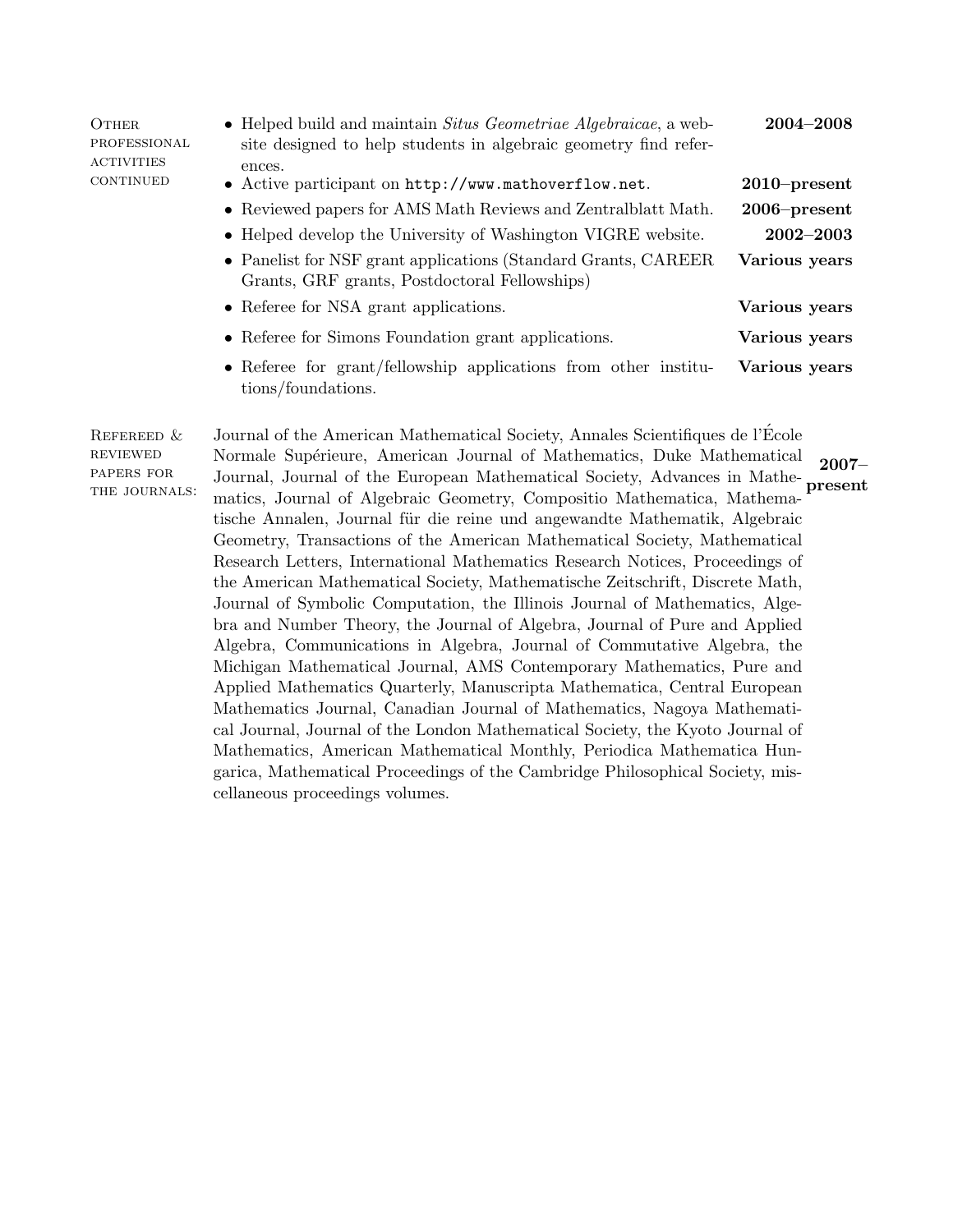TEACHING **Instructor:** I have been an instructor for:

- high school level algebra, University of Washington.
- precalculus, University of Washington.
- calculus, University of Washington, University of Michigan.
- multivariable calculus (Stokes theorem etc.), University of Washington.
- topology, University of Washington.
- linear algebra, University of Michigan.
- honors calculus (essentially introduction to real analysis), University of Michigan.
- introduction to topology, University of Washington.
- introduction to schemes and cohomology, University of Michigan..
- topics course on algebraic geometry and commutative algebra, University of Utah.
- undergraduate abstract algebra, Penn State University & University of Utah.
- graduate-level commutative algebra, Penn State University.
- discrete mathematics (intro. proofs), Penn State University & University of Utah.
- honors multivariable calculus, University of Utah.
- graduate abstract algebra I & II, University of Utah & Penn State University.
- cryptography, University of Utah.
- topics in commutative algebra, University of Utah.
- introductory algebraic geometry, University of Utah.
- introduction to real analysis, University of Utah.
- undergraduate abstract algebra II, University of Utah.

#### STUDENTS & **MENTORING** Ph.D. students.

- Andrew Bydlon (Summer 2017, University of Utah and PSU)
- Javier Carvajal-Rojas (Summer 2018, University of Utah)
- Daniel Smolkin (Summer 2019, University of Utah)
- Marcus Robinson (Summer 2020, University of Utah)
- Seungsu Lee (Summer 2023, University of Utah, expected)
- Peter McDonald, joint with Srikanth Iyengar (Summer 2024, University of Utah, expected)
- Hanlin Cai, joint with Sean Howe (Summer 2025, University of Utah, expected)
- Ruyi Ma (Summer 2025, University of Utah, expected)

# Masters students.

• Faith Pearson (Spring 2021, University of Utah)

# Postdocs.

- Linquan Ma (2015-2018)
- Thomas Polstra (2017-2020)
- Alicia Lamarche, co-mentored with Aaron Bertram, (2020-2024 expected)
- Eamon Quinlan, co-mentored with Anurag Singh, (2021-2024 expected)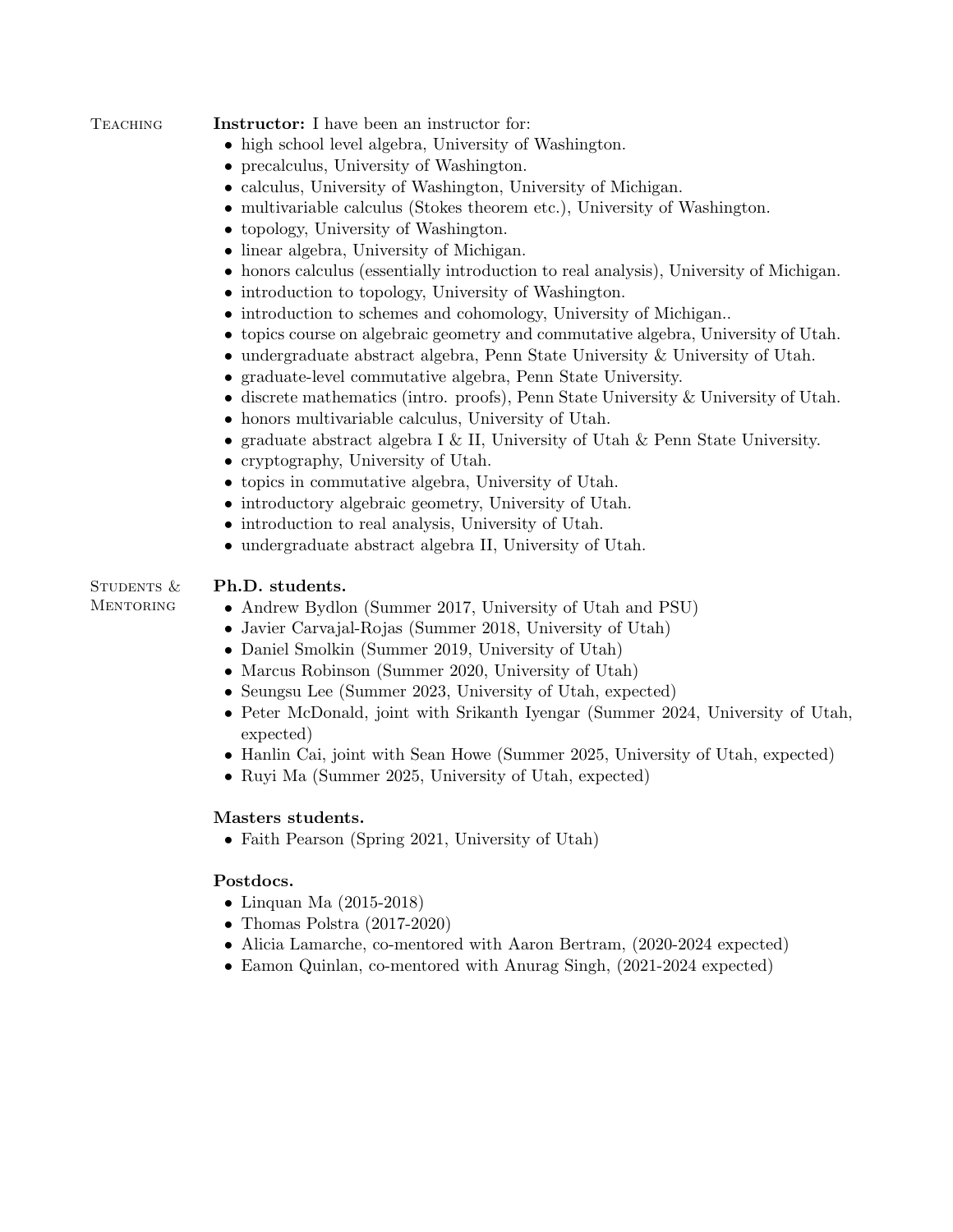| SELECTED TALKS • University of Washington algebra seminar                       | Febrary 2004   |
|---------------------------------------------------------------------------------|----------------|
| • University of Michigan algebraic geometry seminar                             | November 2005  |
| • University of Washington algebra seminar                                      | January 2006   |
| • Bellingham algebraic geometry seminar (BAGS)                                  | February 2006  |
| • Recent Trends in Higher Dimensional Geometry, conference in                   | April 2006     |
| Banff Canada (BIRS)                                                             |                |
| • Rice algebraic geometry seminar                                               | March 2006     |
| • University of Michigan algebraic geometry seminar                             | November 2006  |
| • Davidson College AMS meeting, special session in commuta-                     | March 2007     |
| tive algebra                                                                    |                |
| $\bullet$ <i>F</i> -singularities and <i>D</i> -modules conference in Ann Arbor | August 2007    |
| • University of Illinois at Chicago algebraic geometry seminar                  | February 2008  |
| • Purdue University working algebraic geometry seminar                          | February 2008  |
| • University of Georgia algebraic geometry seminar                              | April 2008     |
| • Conference in honor of Mel Hochster's 65th birthday                           | August 2008    |
| • University of Washington algebra seminar                                      | September 2008 |
| • Vancouver British Columbia AMS Meeting, special session in                    | October 2008   |
| algebraic geometry                                                              |                |
| • University of Illinois at Urbana-Champaign algebraic geometry                 | October 2008   |
| seminar                                                                         |                |
| • University of Utah commutative algebra seminar                                | November 2008  |
| • Western algebraic geometry seminar (WAGS conference)                          | November 2008  |
| • Syracuse University, colloquium                                               | January 2009   |
| • University of North Carolina, colloquium                                      | February 2009  |
| • University of Illinois at Urbana Champaign AMS meeting, spe-                  | March 2009     |
| cial session in commutative algebra                                             |                |
| • University of Illinois at Urbana-Champaign, colloquium                        | April 2009     |
| • Purdue University algebraic geometry seminar                                  | April 2009     |
| • Commutative Algebra and its Connections to Geometry (hon-                     | August 2009    |
| oring Wolmer Vasconcelos), Pan-American Advanced Study                          |                |
| Institute, Olinda Brazil                                                        |                |
| • University of Kansas, algebra seminar                                         | September 2009 |
| • Higher Dimensional Algebraic Geometry conference, Research                    | December 2009  |
| Institute for Mathematical Sciences, Kyoto University, Japan                    |                |
| Joint mathematical meetings in San Francisco, special session                   | January 2010   |
| on commutative algebra                                                          |                |
| • Corcordia University, colloquium                                              | January 2010   |
| • Washington University, colloquium                                             | January 2010   |
| • Indiana University Bloomington, algebra seminar                               | January 2010   |
| • Indiana University Bloomington, colloquium                                    | January 2010   |
| University of Missouri, colloquium                                              | January 2010   |
| • Louisiana State University, colloquium                                        | February 2010  |
| Wayne State University, colloquium                                              | February 2010  |
| • Penn State University, colloquium                                             | February 2010  |
| • Rice University, colloquium                                                   | February 2010  |
| • Sheffield University, lecture series                                          | March 2010     |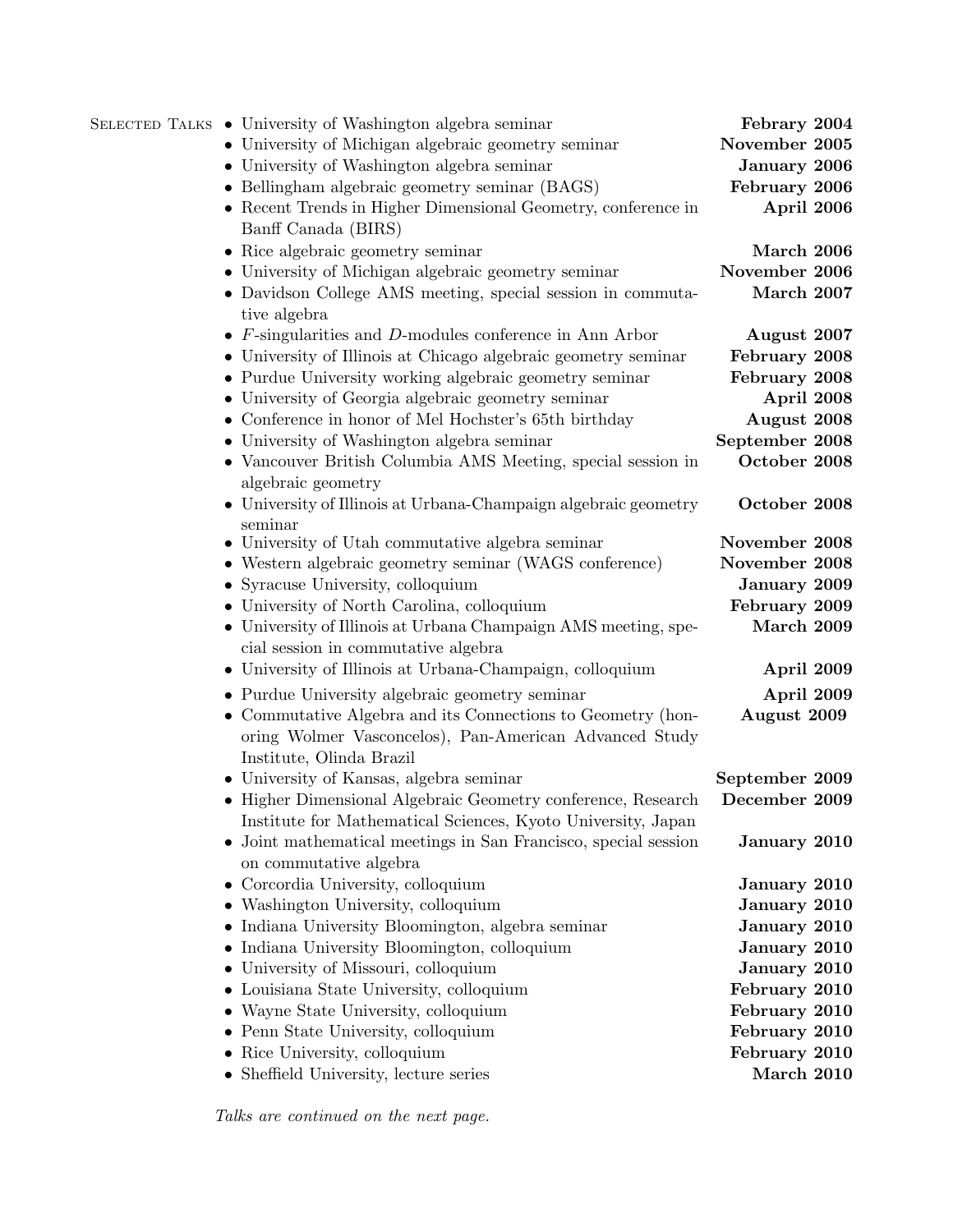| CONTINUED | SELECTED TALKS • Lexington Kentucky AMS Meeting, special session in commu-<br>tative algebra                                      | March 2010       |
|-----------|-----------------------------------------------------------------------------------------------------------------------------------|------------------|
|           | • Harvard-MIT algebraic geometry seminar                                                                                          | April 2010       |
|           | • Frobenius splitting conference                                                                                                  | <b>May 2010</b>  |
|           | Algebra seminar, Johannes Gutenberg-Universität Mainz                                                                             | <b>June 2010</b> |
|           | • Commutative Algebra in the Southeast, Conference, Atlanta September 2010<br>Georgia                                             |                  |
|           | • University of Utah, Colloquium                                                                                                  | September 2010   |
|           | • Purdue University working algebraic geometry seminar                                                                            | October 2010     |
|           | • Purdue University commutative algebra seminar                                                                                   | October 2010     |
|           | • CIRM, Luminy, Commutative algebra and its interactions with<br>algebraic geometry                                               | November 2010    |
|           | • Western algebraic geometry seminar (WAGS conference)                                                                            | November 2010    |
|           | • Joint mathematical meetings in New Orleans, special session<br>on commutative algebra                                           | January 2011     |
|           | $\bullet\,$ Penn State University, algebra and number theory seminar                                                              | February 2011    |
|           | • Berkeley-Davis-Stanford Algebraic Geometry Colloquium                                                                           | March 2011       |
|           | • University of Michigan commutative algebra seminar                                                                              | March 2011       |
|           | • Midwest Commutative Algebra and Geometry Conference                                                                             | <b>May 2011</b>  |
|           | · University of Washington, algebra and algebraic geometry<br>seminar                                                             | <b>May 2011</b>  |
|           | Workshop on Almost Purity, University of Michigan                                                                                 | <b>May 2011</b>  |
|           | • University of Osnabrück, college seminar - combinatorial struc-<br>tures in algebra and topology                                | <b>June 2011</b> |
|           | • Johannes Gutenberg-Universität Mainz - algebra seminar                                                                          | <b>July 2011</b> |
|           | • University of Nebraska - algebraic geometry seminar                                                                             | August 2011      |
|           | • Route 81 Conference on Commutative Algebra and Algebraic<br>Geometry - Cornell University                                       | September 2011   |
|           | • Stony Brook University, algebra, geometry and physics semi-<br>nar                                                              | September 2011   |
|           | • University of Michigan commutative algebra seminar                                                                              | October 2011     |
|           | • University of Utah AMS meeting, special session in commuta-<br>tive algebra                                                     | October 2011     |
|           | Sheffield University, lecture series<br>$\bullet$                                                                                 | January 2012     |
|           | $\bullet$ Universitat de Barcelona / Universitat<br>Politécnica de<br>Catalunya (joint seminar), Seminari de Geometria Algebraica | January 2012     |
|           | Penn State University, GAP Seminar                                                                                                | February 2012    |
|           | • University of Illinois at Chicago, algebraic geometry seminar                                                                   | March 2012       |
|           | • Penn State University, algebra and number theory seminar                                                                        | March 2012       |
|           | • Princeton University, algebraic geometry seminar                                                                                | March 2012       |
|           | • Johns Hopkins University, algebraic geometry/number theory                                                                      | March 2012       |
|           | seminar<br>• ACC for minimal log discrepancies and termination of flips                                                           | May 2012         |
|           | conference, American Institute of Mathematics                                                                                     |                  |
|           | • char- $p$ & $p$ -adic geometry conference, Mainz Germany                                                                        | <b>June 2012</b> |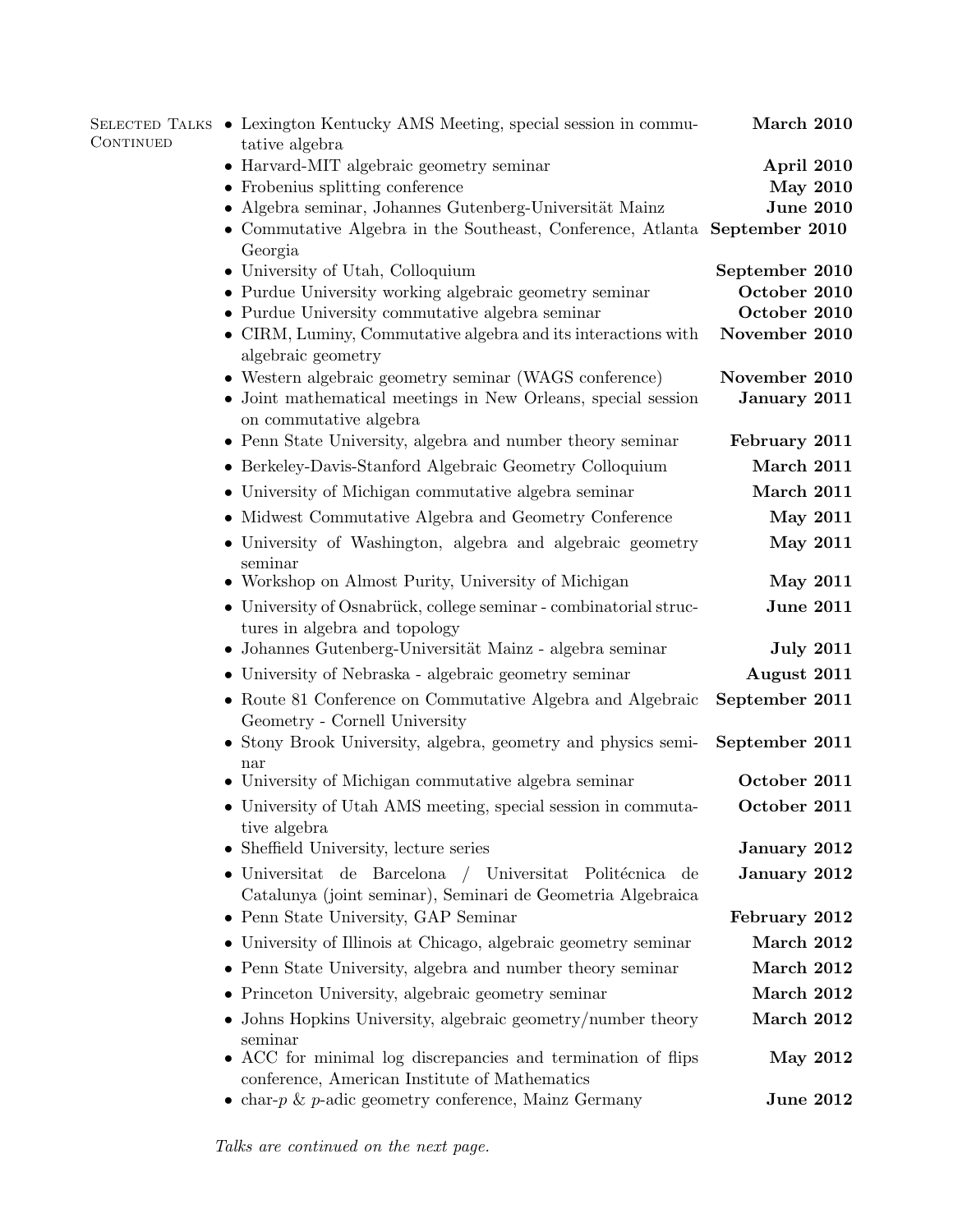|                  | SELECTED TALKS • University of Utah, algebraic geometry seminar                                                                                                                            | September 2012              |
|------------------|--------------------------------------------------------------------------------------------------------------------------------------------------------------------------------------------|-----------------------------|
| <b>CONTINUED</b> | Ohio State University, algebraic geometry seminar                                                                                                                                          | September 2012              |
|                  | • Georgia State University, colloquium                                                                                                                                                     | October 2012                |
|                  | Georgia State University, commutative algebra seminar                                                                                                                                      | October 2012                |
|                  | • Johns Hopkins University, algebraic geometry/number theory<br>seminar                                                                                                                    | November 2012               |
|                  | • Princeton University, algebraic geometry seminar                                                                                                                                         | November 2012               |
|                  | • Trends in Arithmetic Geometry, Lorentz Center, Leiden, the<br>Netherlands                                                                                                                | January 2013                |
|                  | • Penn State, algebra and number theory seminar                                                                                                                                            | February 2013               |
|                  | • University of Washington, algebra and algebraic geometry<br>seminar                                                                                                                      | March 2013                  |
|                  | • Columbia University, algebraic geometry seminar                                                                                                                                          | March 2013                  |
|                  | • Imperial College of London, 6 lectures, Workshop: Character-<br>istic $p$ methods in algebraic geometry                                                                                  | April 2013                  |
|                  | Southern California Algebraic Geometry Seminar, a joint<br>meeting of Caltech, UC Los Angeles, UC San Diego, and the<br>University of Southern California                                  | April 2013                  |
|                  | • American Institute of Mathematics, conference on The mini-<br>mal model program in characteristic p.                                                                                     | <b>May 2013</b>             |
|                  | • Math Science Research Institute, Conference: The Commu-<br>tative Algebra of Singularities in Birational Geometry: Mul-<br>tiplier Ideals, Jets, Valuations, and Positive Characteristic | <b>May 2013</b>             |
|                  | Methods<br>CIRM Luminy, Commutative algebra and its interactions with<br>algebraic geometry                                                                                                | <b>July 2013</b>            |
|                  | • Penn State University, algebra and number theory seminar                                                                                                                                 | August 2013                 |
|                  | • University of Georgia, algebraic geometry seminar                                                                                                                                        | September 2013              |
|                  | • Georgia State University, commutative algebra seminar                                                                                                                                    | September 2013              |
|                  | Johns Hopkins University, algebraic geometry/number theory<br>seminar                                                                                                                      | October 2013                |
|                  | • Birational Geometry and Singularities in Positive Character-<br>istic, a conference at the University of Tokyo                                                                           | November 2013               |
|                  | Mini-workshop on Cremona gropus – University of Utah                                                                                                                                       | November 2013               |
|                  | University of Illinois at Chicago algebraic geometry seminar                                                                                                                               | November 2013               |
|                  | • Joint mathematical meetings in Baltimore, special session on<br>algebraic geometry                                                                                                       | January 2014                |
|                  | University of California at Irvine, colloquium                                                                                                                                             | January 2014                |
|                  | University of California at Davis, colloquium                                                                                                                                              | January 2014                |
|                  | University of Utah, colloquium<br>$\bullet$                                                                                                                                                | February 2014               |
|                  | University of California at Utah, algebraic geometry seminar                                                                                                                               | February 2014               |
|                  | Birational Geometry and Foliations workshop – Hausdorff Re-<br>search Institute for Mathematics<br>Queens University, algebraic geometry seminar                                           | February 2014<br>March 2014 |
|                  |                                                                                                                                                                                            |                             |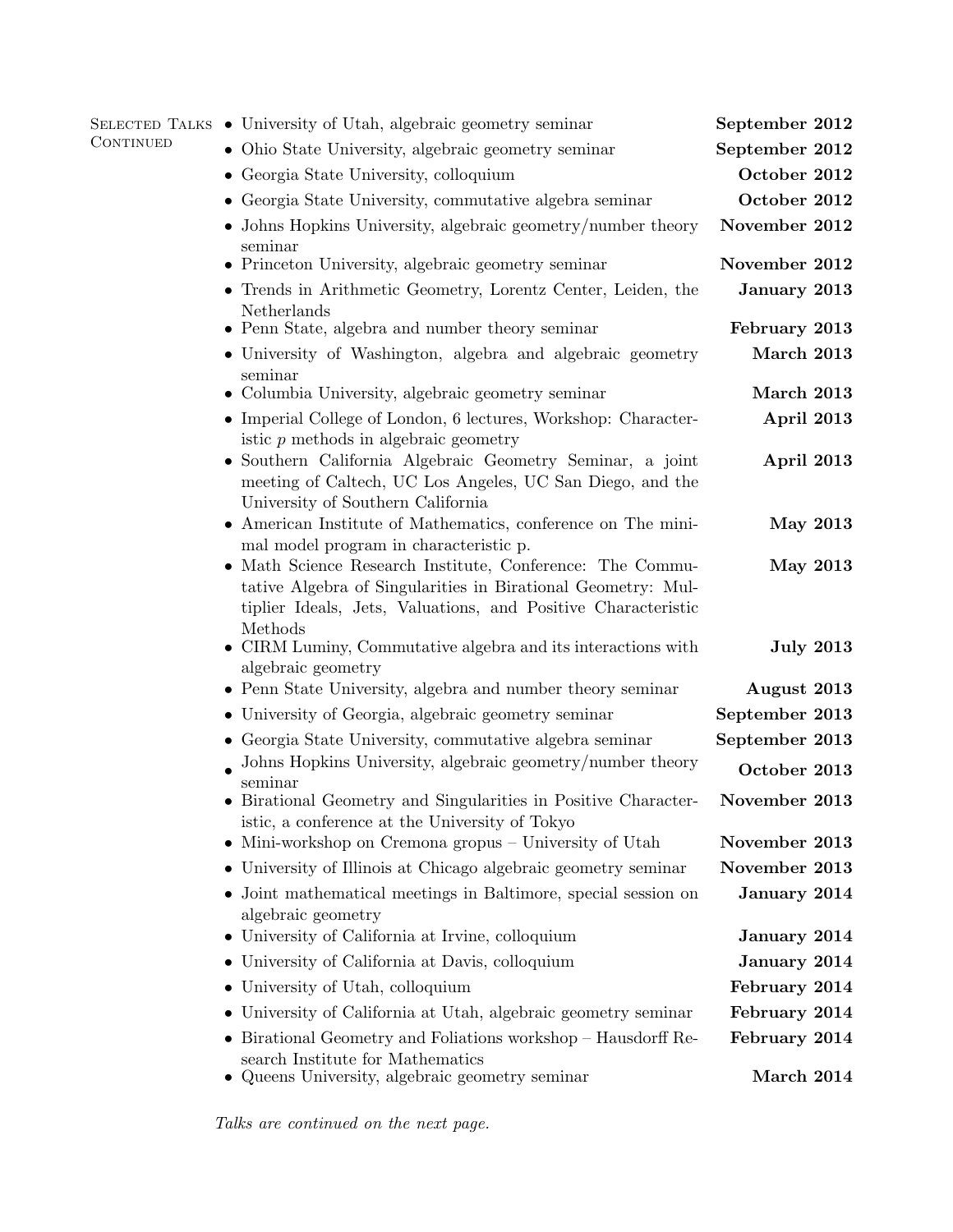| CONTINUED | SELECTED TALKS • University of South Carolina, colloquium                                                                                                                                | March 2014                   |
|-----------|------------------------------------------------------------------------------------------------------------------------------------------------------------------------------------------|------------------------------|
|           | • Texas Algebraic Geometry Symposium (TAGS)                                                                                                                                              | March 2014                   |
|           | • George Mason University, colloquium                                                                                                                                                    | April 2014                   |
|           | • George Mason University, combinatorics and algebra seminar                                                                                                                             | April 2014                   |
|           | • Penn State University, algebra and number theory seminar                                                                                                                               | April 2014                   |
|           | • Introduction to Cartier modules $(3$ lectures), Special Month on<br>"Birational Geometry and Singularities in Zero and Positive<br>Characteristic" held at the University of Michigan. | <b>June 2014</b>             |
|           | • Research presentation, Special Month on "Birational Geome-<br>try and Singularities in Zero and Positive Characteristic" held<br>at the University of Michigan.                        | <b>June 2014</b>             |
|           | • University of Utah, algebraic geometry seminar                                                                                                                                         | September 2014               |
|           | $\bullet$ Route 81 conference – Cornell University                                                                                                                                       | September 2014               |
|           | • Western algebraic geometry seminar (WAGS conference) $-$<br>University of Idaho<br>• Georgia algebraic geometry symposium $(GAGS)$ conference) –                                       | October 2014<br>October 2014 |
|           | University of Georgia                                                                                                                                                                    |                              |
|           | $\bullet$ Georgia Tech, algebra seminar                                                                                                                                                  | October 2014                 |
|           | • University of Michigan, algebraic geometry seminar                                                                                                                                     | January 2015                 |
|           | • Georgetown University AMS Meeting, Special Session on Clo-<br>sure Operations in Commutative Algebra                                                                                   | March 2015                   |
|           | • Conference on Frobenius Operators and Cartier Algebras -<br>Georgia State University                                                                                                   | March 2015                   |
|           | • AMS summer institute in Algebraic Geometry – University of                                                                                                                             | <b>July 2015</b>             |
|           | Utah<br>• Mini-course at the Multiplier ideals, Test ideals and Bernstein-<br>Sato polynomials, conference – Universitat Politécnica de<br>Catalunya, Barcelona                          | September 2015               |
|           | • Joint mathematical meetings in Seattle, special session on<br>commutative algebra,                                                                                                     | January 2016                 |
|           | • University of Illinois at Chicago, algebraic geometry seminar                                                                                                                          | April 2016                   |
|           | Differential forms in algebraic geometry (conference) – Univer- September 2016<br>sity of Freiburg, Germany                                                                              |                              |
|           | $\bullet$ KUMUNU – regional commutative algebra conference                                                                                                                               | October 2016                 |
|           | • Nihon University Singularities Seminar                                                                                                                                                 | November 2016                |
|           | • University of Tokyo Algebraic Geometry Seminar                                                                                                                                         | November 2016                |
|           | • SLAM (Southwest Local Algebra Meeting) – University of New<br>Mexico                                                                                                                   | March 2017                   |
|           | • AGNES (Algebraic Geometry Northeastern Series) – Stony<br><b>Brook University</b>                                                                                                      | April 2017                   |
|           | • London Geometry and Topology Seminar                                                                                                                                                   | <b>May 2017</b>              |
|           | • Higher Dimensional Algebraic Geometry 2017, Taipei, Taiwan                                                                                                                             | <b>June 2017</b>             |
|           | • The Prospects for Commutative Algebra, Osaka, Japan                                                                                                                                    | <b>July 2017</b>             |